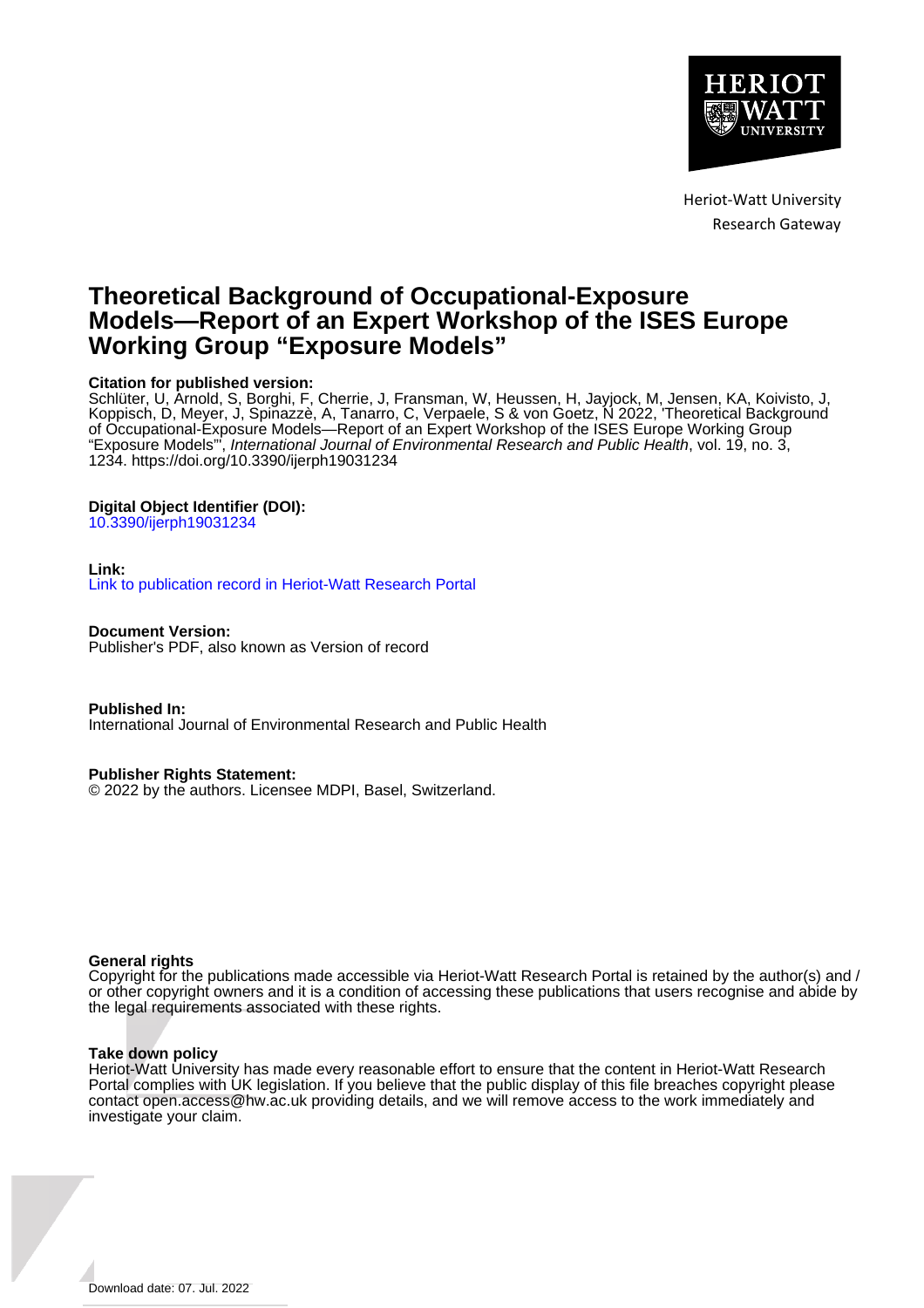



# *Communication* **Theoretical Background of Occupational-Exposure Models—Report of an Expert Workshop of the ISES Europe Working Group "Exposure Models"**

Urs Schlüter <sup>1,</sup>[\\*](https://orcid.org/0000-0003-2735-9307)®[,](https://orcid.org/0000-0002-4582-7795) Susan Arnold <sup>2</sup>, Francesca Borghi <sup>3</sup>®, John Cherrie <sup>4,5</sup>®, Wouter Fransman <sup>6</sup>, Henri Heussen <sup>7</sup>®, **Michael Jayjock <sup>8</sup> [,](https://orcid.org/0000-0002-7087-6679) Keld Alstrup Jensen <sup>9</sup> [,](https://orcid.org/0000-0002-2764-3634) Joonas Koivi[sto](https://orcid.org/0000-0003-3631-6464) 10,11,12 [,](https://orcid.org/0000-0002-6769-1999) Dorothea Koppisch <sup>13</sup> [,](https://orcid.org/0000-0001-6853-4736) Jessica Meyer <sup>1</sup> , Andrea Spinazzè 3 [,](https://orcid.org/0000-0003-0371-3164) Celia Tanarro <sup>14</sup>, Steven Verpaele 15,16 and Natalie von Goetz <sup>17</sup>**

- <sup>1</sup> Unit "Exposure Scenarios", Federal Institute for Occupational Safety and Health—BAuA, Friedrich-Henkel-Weg 1-25, 44149 Dortmund, Germany; Meyer.Jessica@baua.bund.de
- <sup>2</sup> Division of Environmental Health Sciences, School of Public Health, University of Minnesota MMC 807, Room 1239 Mayo, 420 Delaware Street SE, Minneapolis, MN 55455, USA; arnol353@umn.edu
- <sup>3</sup> Department of Science and High Technology, University of Insubria, via Valleggio 11, 22100 Como, Italy; francesca.borghi@uninsubria.it (F.B.); andrea.spinazze@uninsubria.it (A.S.)
- 4 Institute of Occupational Medicine, Research Avenue North, Edinburgh EH14 3AP, UK; john.cherrie@iom-world.org
- 5 Institute of Biological Chemistry, Biophysics and Bioengineering, Heriot-Watt University, Riccarton, Edinburgh EH14 3AS, UK
- <sup>6</sup> Department Risk Analysis for Products in Development, TNO, P.O. Box 80015, 3508 TA Utrecht, The Netherlands; wouter.fransman@tno.nl
- <sup>7</sup> Cosanta BV, Stationsplein Noord-Oost 202, 1117 CJ Schiphol-Oost, The Netherlands; Henri.Heussen@Cosanta.nl
- 8 Jayjock Associates, LLC, 168 Mill Pond Place, Langhorne, PA 19047, USA; mjayjock@gmail.com
- National Research Centre for the Working Environment, 105 Lersø Parkallé, DK-2100 Copenhagen, Denmark; kaj@nfa.dk
- <sup>10</sup> ARCHE Consulting, Liefkensstraat 35D, 9032 Wondelgem, Belgium; joonas.koivisto@arche-consulting.be
- <sup>11</sup> Institute for Atmospheric and Earth System Research (INAR), University of Helsinki, PL 64, FI-00014 Helsinki, Finland
- <sup>12</sup> Air Pollution Management, Willemoesgade 16, st tv, DK-2100 Copenhagen, Denmark<br><sup>13</sup> Section Exposure Monitoring—MGU IEA—Institute for Occupational Safety and Healt
- <sup>13</sup> Section Exposure Monitoring—MGU, IFA—Institute for Occupational Safety and Health of the German Social Accident Insurance, Alte Heerstrasse 111, 53757 Sankt Augustin, Germany; Dorothea.Koppisch@dguv.de
- Exposure and Supply Chain Unit, European Chemicals Agency, ECHA, P.O. Box 400,
	- FI-00121 Helsinki, Finland; celia.tanarro@echa.europa.eu
- <sup>15</sup> Health, Environment and Public Policy Department, Nickel Institute, Rue Belliard 12, 1040 Brussels, Belgium; sverpaele@nickelinstitute.org
- <sup>16</sup> Belgian Center for Occupational Hygiene (BeCOH), Technologiepark 122, 9052 Ghent, Belgium<br><sup>17</sup> EQNU Belgium (CG to a Chieldi Haelth Gebouwere hungste 157, 2002 Berne, Spritzgebrach
- <sup>17</sup> FOPH—Federal Office of Public Health, Schwarzenburgstr. 157, 3003 Berne, Switzerland;
	- natalie.vonGoetz@bag.admin.ch
- **\*** Correspondence: schlueter.urs@baua.bund.de

**Abstract:** On 20 October 2020, the Working Group "Exposure Models" of the Europe Regional Chapter of the International Society of Exposure Science (ISES Europe) organised an online workshop to discuss the theoretical background of models for the assessment of occupational exposure to chemicals. In this report, participants of the workshop with an active role before and during the workshop summarise the most relevant discussion points and conclusions of this well-attended workshop. ISES Europe has identified exposure modelling as one priority area for the strategic development of exposure science in Europe in the coming years. This specific workshop aimed to discuss the main challenges in developing, validating, and using occupational-exposure models for regulatory purposes. The theoretical background, application domain, and limitations of different modelling approaches were presented and discussed, focusing on empirical "modifying-factor" or "mass-balance-based" approaches. During the discussions, these approaches were compared and analysed. Possibilities to address the discussed challenges could be a validation study involving alternative modelling approaches. The wider discussion touched upon the close relationship between



**Citation:** Schlüter, U.; Arnold, S.; Borghi, F.; Cherrie, J.; Fransman, W.; Heussen, H.; Jayjock, M.; Jensen, K.A.; Koivisto, J.; Koppisch, D.; et al. Theoretical Background of Occupational-Exposure Models—Report of an Expert Workshop of the ISES Europe Working Group "Exposure Models". *Int. J. Environ. Res. Public Health* **2022**, *19*, 1234. [https://doi.org/10.3390/](https://doi.org/10.3390/ijerph19031234) [ijerph19031234](https://doi.org/10.3390/ijerph19031234)

Academic Editor: Paul B. Tchounwou

Received: 14 December 2021 Accepted: 19 January 2022 Published: 22 January 2022

**Publisher's Note:** MDPI stays neutral with regard to jurisdictional claims in published maps and institutional affiliations.



**Copyright:** © 2022 by the authors. Licensee MDPI, Basel, Switzerland. This article is an open access article distributed under the terms and conditions of the Creative Commons Attribution (CC BY) license [\(https://](https://creativecommons.org/licenses/by/4.0/) [creativecommons.org/licenses/by/](https://creativecommons.org/licenses/by/4.0/)  $4.0/$ ).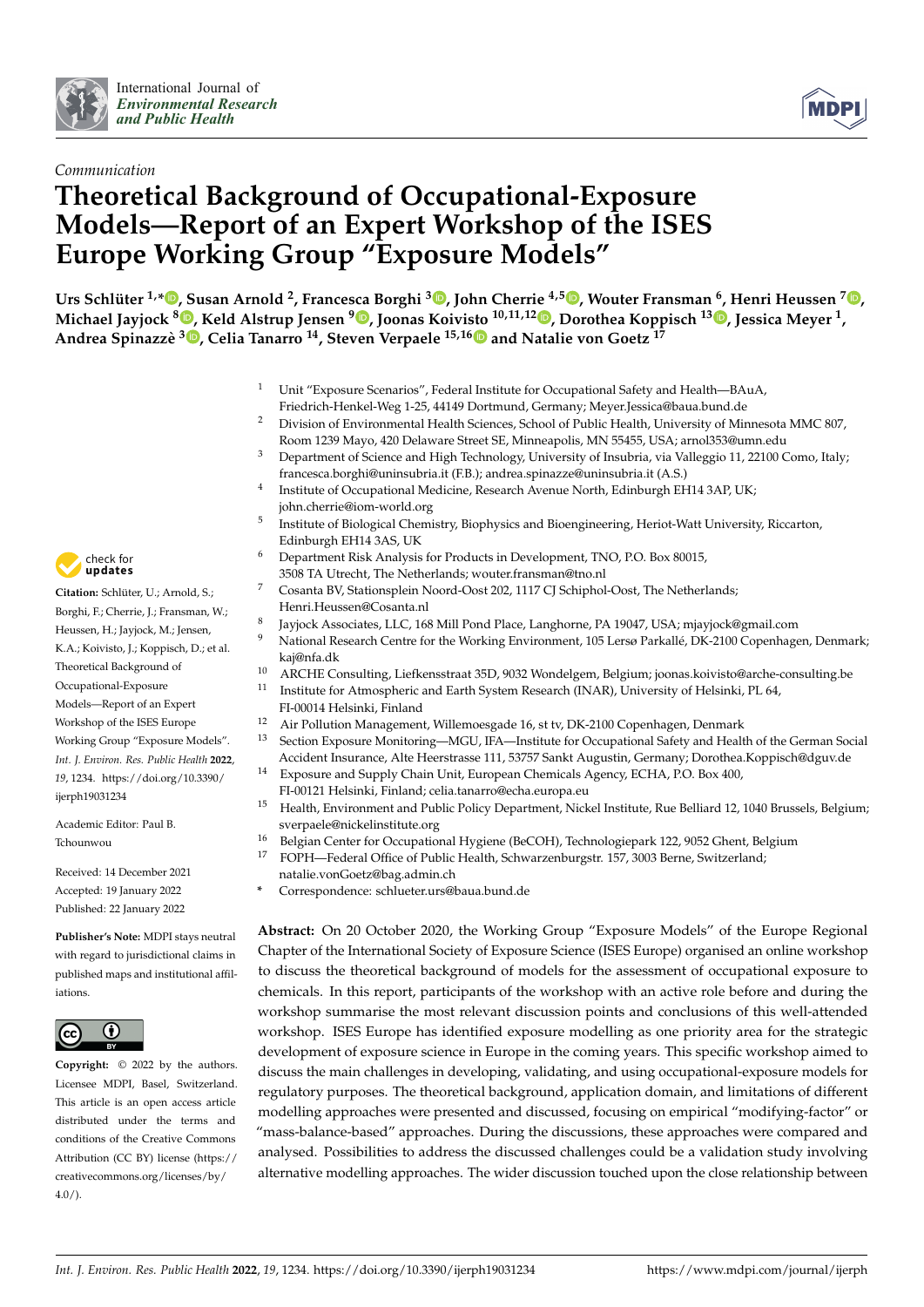modelling and monitoring and the need for better linkage of the methods and the need for common monitoring databases that include data on model parameters.

**Keywords:** occupational-exposure modelling; mass-balance model; modifying-factor model; regulatory exposure modelling; workshop

# **1. Introduction**

# *1.1. Background*

To comply with the REACH (Registration, Evaluation, Authorization and Restriction of Chemicals) regulation (EC 1907/2006), quantitative occupational exposure assessments are needed to evaluate the occupational risk of chemicals for all the identified relevant exposure scenarios [\[1\]](#page-11-0). As defined by the European Chemical Agency (ECHA), it is possible to assess occupational exposure to chemicals by modelling, as an alternative or to complement workplace monitoring [\[1\]](#page-11-0). Beyond this specific regulatory context, the use of occupational-exposure models also finds application in risk-assessment approaches related to workplace-specific legislation. For example, the use of exposure modelling is also considered in a recent European standard [\[2\]](#page-11-1) as part of the basic occupational risk assessment. This standard indicates that, in addition to exposure measurements, results from exposure modelling may be used as guiding values when appropriate models or algorithms are used. Therefore, a constant development of exposure models is necessary and has been taking place. The assessment workflow outlined by ECHA suggests a tiered approach to obtain quantitative exposure estimates: the use of simple-to-use and conservative exposure models is recommended in the first step of the evaluation (Tier 1), while the use of more complex and detailed models is recommended, when necessary, in subsequent assessments (Tier 2 and higher Tiers). The ECHA guidance mentions five exposure tools for assessment of occupational exposure by inhalation. As Tier 1, the following three models are most commonly used for REACH purposes: European Centre for Ecotoxicology and Toxicology of Chemicals Targeted Risk Assessment (ECETOC TRA), MEASE 2, and the EMKG Expo-Tool. The only suggested Tier 2 model is the Advanced REACH Tool (ART; [www.advancedreachtool.com,](www.advancedreachtool.com) accessed on 13 December 2021), whereas STOFFENMANAGER® [\(www.stoffenmanager.com,](www.stoffenmanager.com) accessed on 13 December 2021) is generally considered to be a tool between Tier 1 and Tier 2 [\[1\]](#page-11-0). Tier 1 and Tier 2 models in this context differ in particular in that a lower-tier exposure model should produce more conservative exposure estimates than a higher-tier exposure model [\[3\]](#page-11-2). The available exposure models and tools vary by domain of applicability, level of detail, and type of results. Additionally, there is also a different level of acceptance for some of the exposure models, depending, for example, on the evaluating authority or the legal framework. Outside the REACH framework, more and different models are being used, as described below. A brief description and appraisal of the models that are frequently used for REACH purposes has recently been provided [\[4\]](#page-11-3).

#### *1.2. Challenges in Occupational-Exposure Modelling*

The Editorial "How Accurate and Reliable Are Exposure Models?" published in the *Annals of Work Exposures and Health* [\[5\]](#page-11-4) provides a brief but comprehensive overview of the current status of regulatory occupational-exposure models. In that issue of the *Annals*, several authors report on the validation of Tier 1 exposure models used in the context of REACH ([\[6–](#page-11-5)[8\]](#page-12-0)). These papers show that the efforts of the occupational hygiene and exposure science communities to develop useful generic exposure-assessment models and tools succeeded to an extent that allows the use of these models as risk-assessment tools under REACH. The acceptance of these models for occupational safety and health purposes depends on the specific situation and the relevant national legislation. However, the results of the different evaluation exercises for these models show that their validation status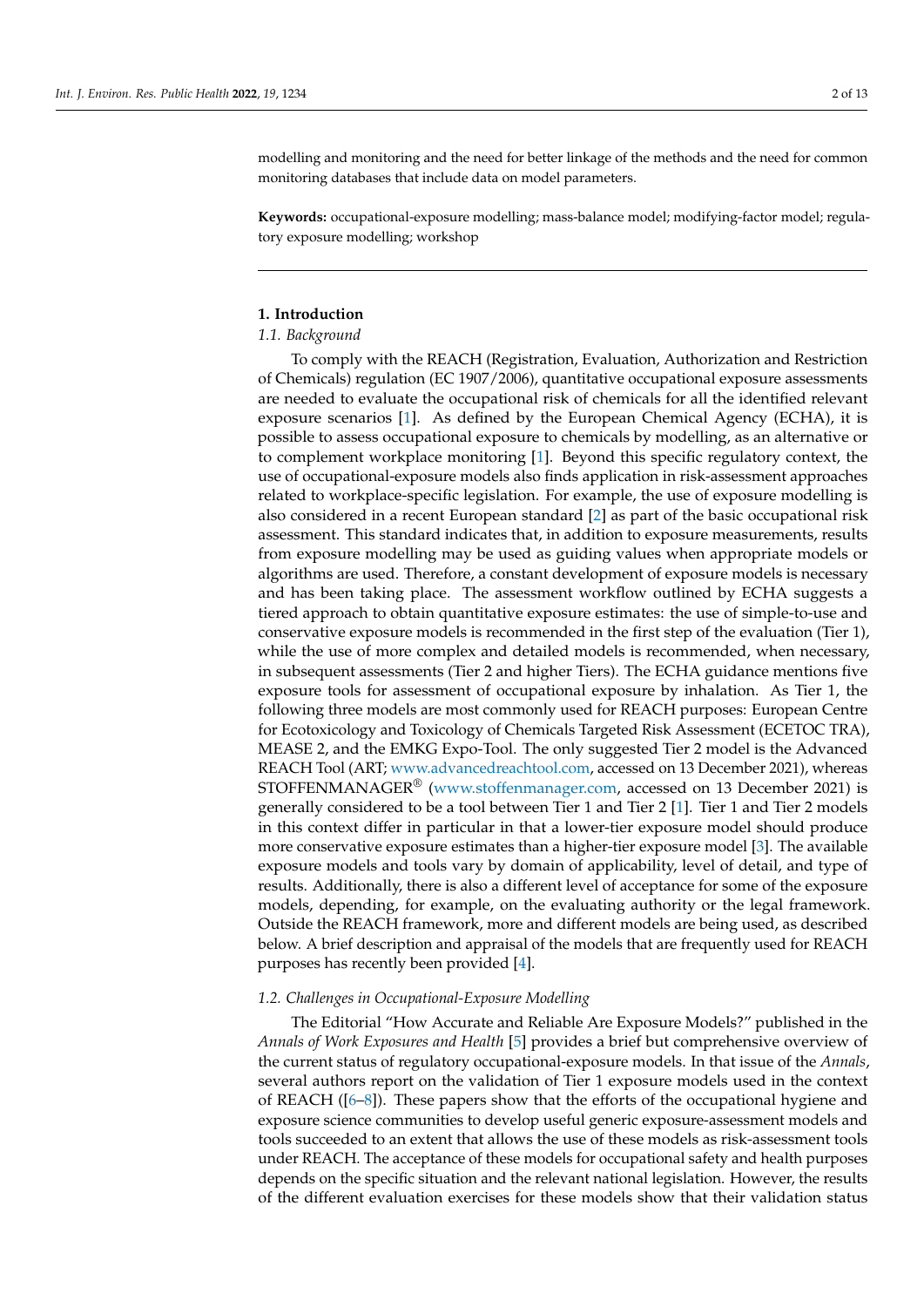should be further improved [\[4,](#page-11-3)[9\]](#page-12-1). Therefore, modelling results need to be interpreted with caution and more knowledge is needed about different aspects of these models (e.g., model functionalities, applicability domains, uncertainties, between-user reliability) in order to use them in a meaningful way.

Differences in the interpretation of the theoretical background of two specific models  $(i.e., STOFFENMANAGER<sup>®</sup>$  and ART) have led to controversy regarding the accuracy of some of the models' components and subsequent results [\[10–](#page-12-2)[14\]](#page-12-3). To contribute to this ongoing scientific discussion, this workshop was organised to discuss the challenges in occupational exposure modelling and the theoretical background of some of the existing occupational-exposure models and how they can be improved. In the aftermath of the workshop, Koivisto et al. performed a theoretical evaluation of STOFFENMANAGER<sup>®</sup> and ART [\[15\]](#page-12-4).

#### *1.3. Workshop Organization*

ISES Europe (the European Regional Chapter of the International Society of Exposure Science) identified exposure modelling as one priority area for the strategic development of exposure science in Europe in the coming years [\[16](#page-12-5)[,17\]](#page-12-6). Additionally, the ongoing scientific discussion about parts of the theoretical background and applicability of some frequently used tools/models in occupational-exposure assessment (i.e., ART and STOFFENMANAGER<sup>®</sup>; [\[10](#page-12-2)[,11\]](#page-12-7)) and mass-balance-based modelling approaches (e.g., [\[18\]](#page-12-8) or [\[19\]](#page-12-9)) in general highlights the importance of occupational-exposure models for regulatory purposes and their relevance for exposure science. For these reasons, the Working Group "Exposure Models" of ISES Europe [\[20\]](#page-12-10) took the initiative to organise this workshop in order to have an open scientific exchange with the aim of discussing the challenges and opportunities as well as potential ways forward that are described below in more detail.

Participants discussed the applicability and the limitations of some of the currently available modelling approaches with the intention of reaching a common understanding of the benefits and limitations of the different approaches of modelling occupational exposure. For some challenges, an attempt was made to draw a roadmap towards future exposuremodelling initiatives. To accomplish this, the workshop was characterised by mutual trust and respect for the competence and work of all the scientists, regulators, industry representatives, and other participants.

#### 1.3.1. Topics under Discussion

During the Workshop, the challenges described in Table [1](#page-3-0) were presented and discussed by the participants. A detailed timeline of the workshop, the slides of the presentations, and a background document are available on the ISES Europe website [\[20\]](#page-12-10).

| <b>Topic under Discussion</b>                               | Presenter/Moderator (Affiliation)                                                                                                         |
|-------------------------------------------------------------|-------------------------------------------------------------------------------------------------------------------------------------------|
| Opening, logistics, agenda, aim of the workshop, moderation | Natalie von Goetz, BAG, Swiss Federal Office of Public Health Urs Schlüter,<br>BAuA, Federal Institute for Occupational Safety and Health |
| Concept of STOFFENMANAGER® and ART                          | John Cherrie, Heriot Watt University                                                                                                      |
| Mass-balance modelling approach                             | Susan Arnold, University of Minnesota Joonas Koivisto, ARCHE Consulting                                                                   |
| Requirements for the validation of models                   | Dorothea Koppisch, IFA, Institute for Occupational Safety and Health of the<br>German Social Accident Insurance                           |
| Requirements for regulatory exposure modelling              | Celia Tanarro, ECHA, European Chemicals Agency                                                                                            |

<span id="page-3-0"></span>**Table 1.** Topics under discussion during the workshop.

#### 1.3.2. Workshop Format and Participants

The Working Group organised the workshop as a virtual meeting, with the patronage of ISES Europe. It was open and free for anybody with an interest in exposure modelling and about 70 participants engaged in discussing the applicability of the currently available modelling approaches for workplace exposure assessment.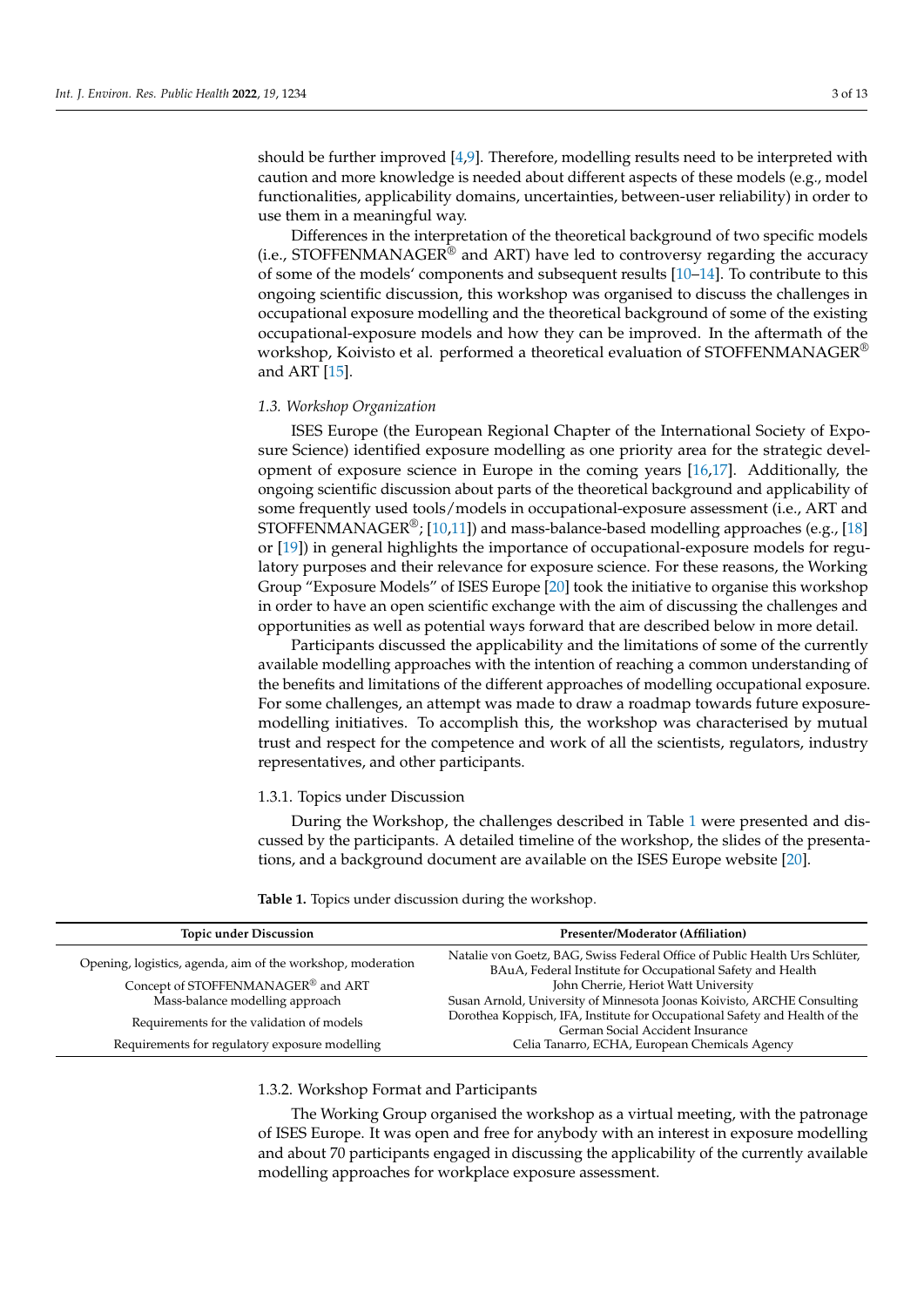The agenda and scientific information that was distributed to the workshop participants in advance facilitated the discussions; the presentations given during the workshop gave a clear understanding of the various exposure-modelling approaches.

Scientists involved in the development of the models introduced different approaches for occupational exposure modelling and the theoretical background on which these approaches are based. In addition, some other participants were particularly active in the preparation of and the discussion during the workshop due to their substantial knowledge and experience with exposure modelling. These scholars attended the workshop to hear first-hand the debate and to contribute to the discussion and were also involved in the dissemination of workshop results. The workshop was organised and moderated by Natalie von Goetz and Urs Schlüter.

All participants acted in an individual capacity and not as representatives of any organization or committee to which they are currently or were previously associated.

After each presentation, all participants briefly discussed the respective topics in a plenary session with all experts and participants. After all presentations, experts and participants discussed all the topics in a plenary discussion collecting impressions, opinions, criticisms, and proposals. The Working Group had prepared the following key questions to structure this plenary discussion:

- How can the ISES Europe Working Group promote validation exercises for occupationalexposure models?
- How can the ISES Europe Working Group further develop occupational-exposure models for regulatory purpose?
- For what specific regulatory questions can different stakeholders use occupationalexposure models?
- What has to happen to improve occupational-exposure models in the future?

The most interesting aspects of the discussion were collected by the moderators, who, together with additional active participants, prepared this workshop report to present the collective views of all the experts.

# **2. Workshop Outcomes: Expert's Comments on the Theoretical Background of Occupational-Exposure Models**

# *2.1. Concept of Modifying-Factor Approaches (STOFFENMANAGER® and ART)*

STOFFENMANAGER<sup>®</sup> and ART are based on a modelling approach published by Cherrie et al. in 1996 [\[21\]](#page-12-11). These tools apply this modelling approach by using a set of multipliers for the principal modifying factors (including the source) where the magnitude of the multiplier can be selected by the tool user based on the scenario, and from this calculating a score, which is then converted to a concentration using empirical calibration data from inhalation-exposure measurements. Multipliers for the modifying factors were derived based on data from literature, and chemical and physical laws. Where this was not possible, expert judgement was applied to derive multipliers for the assessment procedure. Quantification of multipliers is possible by using measurement data, both historical and from specially conducted surveys, e.g., [\[22](#page-12-12)[,23\]](#page-12-13), and contextual information. Multipliers for all modifying factors were peer reviewed by leading experts from industry, research institutes, and public authorities. In addition, experts discussed the proposed exposure multipliers in several workshops. Calibration equations were assigned using a linear mixed-effects model. In simple terms, the calibration equations thereby are determined by relating the measured exposure values to the modifying factors, which are in turn selected based on the contextual information collected for each measurement. The calibration equations are assigned for four different exposure groups [\[23](#page-12-13)[,24\]](#page-12-14). In total, the tool developers used more than 2000 measurements for the calibration that they considered as good quality. Between-company, between-worker, and within-worker component of variance were introduced to reflect exposure variability and model uncertainty [\[11,](#page-12-7)[23\]](#page-12-13). This methodology raises a number of questions discussed in the workshop background document [\[20\]](#page-12-10) about the uncertainties in mass-balance or modifying-factor models and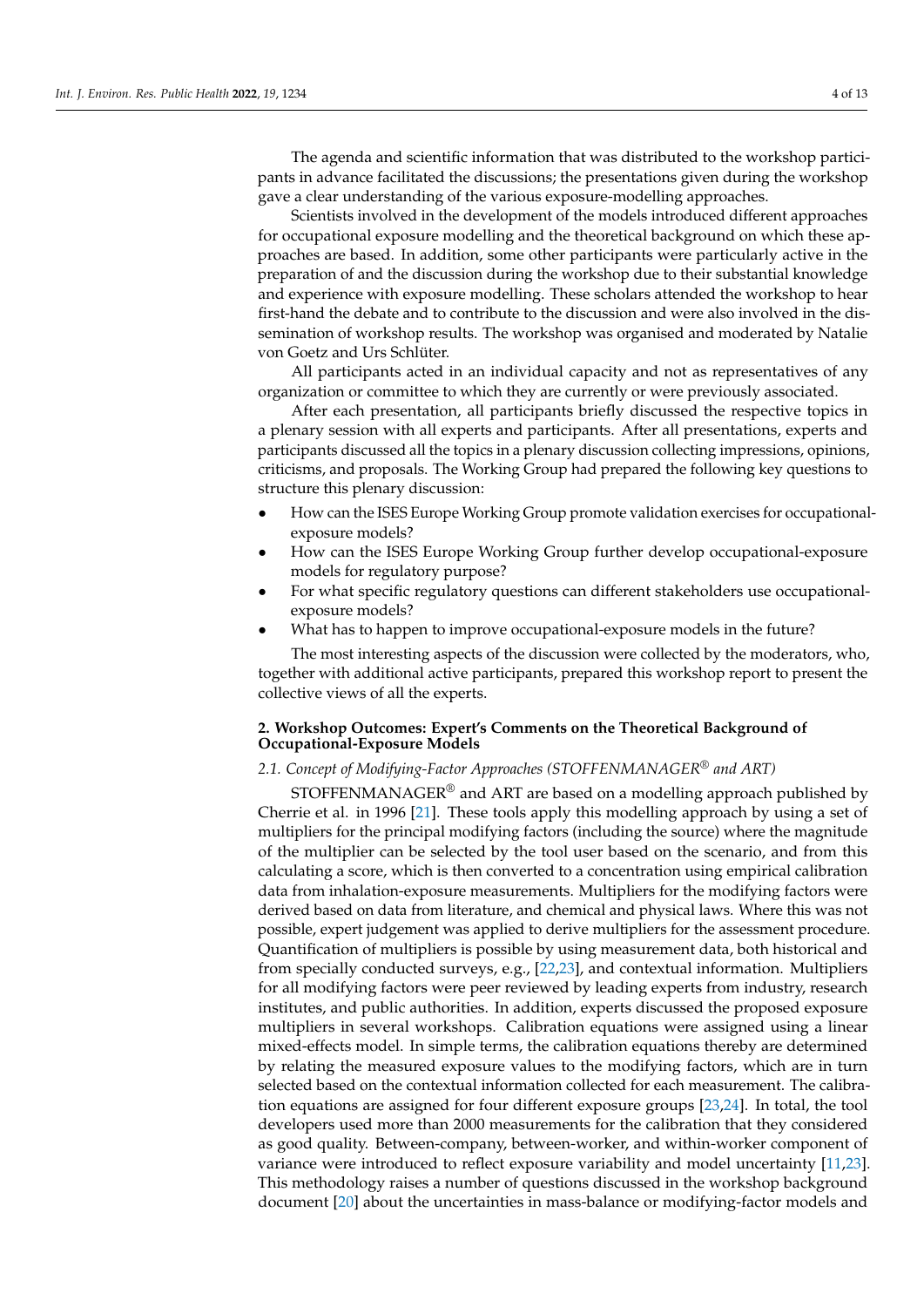their predictive capacity [\[15,](#page-12-4)[19\]](#page-12-9). This workshop tried to address and find a way to answer some of these questions, attempting to develop a common understanding of these issues.

STOFFENMANAGER® and ART are well-established and accepted tools that are used for regulatory risk assessments, e.g., for REACH or in the context of the EU occupational health and safety directive 98/24/EC [\[11\]](#page-12-7). According to Cherrie et al. [11], another key strength of these models is that exposure can be estimated for loosely specified exposure scenarios, as the variations found at real workplaces are included in the modelling process.

Some workshop participants asserted that a limitation of these models is that they lack a physical basis. The developers explained that the models are based on a combination of physical laws (e.g., Raoult's law) complemented by documentation from literature and expert judgement to fill knowledge gaps. By calibration of these models, the dimensionless multipliers are translated into quantitative exposure estimates in mg/m $^3$ , which serves to provide insight into the variability and uncertainty of the exposure model estimates and helps the user to select an appropriate level of conservatism. However, no consensus was reached at the workshop on whether this approach is described transparently enough in the scientific literature.

#### *2.2. Mass-Balance-Based Exposure-Modelling Approaches*

Mass-balance-based exposure-model approaches rely on physicochemical relationships and the conservation of mass. A range of models are available, from lower tier (screening level) to higher tier (refined estimates) [\[25\]](#page-12-15). The source strength of emission is one of the most important parameters in mass-balance-based exposure modelling. Mostly, measurements are necessary if chemical principles cannot be used to determine the source strength, especially when the source is complex (e.g., for aerosols). Unfortunately, such measurements are not yet widely available (databases for indoor air pollutant emissions that are publicly available are of low relevance for occupational exposure assessment), though the availability of real time monitoring instruments has made source characterization easier. If measurements of the source strength are not available, a tiered approach needs to be followed, including the estimation of emissions, e.g., by assuming that all process losses are emitted to air or read-across to comparable situations.

In principle, specific exposure situations can be modelled very accurately with massbalance-based modelling approaches when a detailed scenario and contextual information exist [\[26\]](#page-12-16). Since these modelling approaches are based on fundamental physicochemical laws, balance principles, and measurable input parameters (e.g., source strength), underlying exposure-influencing processes may be analysed. In practice, the lack of reliable values for input parameters can be a problem in occupational settings, where usually a high within- and between-worker-variability can be found [\[27\]](#page-12-17). Another limitation is the lack of direct applicability of simple mass-balance modelling for general-scenario exposure assessments if not coupled to, e.g., range-values or known statistical variability of the determinant parameters for the specific scenarios assessed.

Within a tiered approach, different modelling approaches can be used for exposure assessments. Next to control-banding approaches and modifying-factor approaches, massbalance based modelling can also be applied for occupational exposure assessment. All these approaches can also follow a tiered approach. Higher-tier mass-balance-based models provide a refined quantitative estimate of exposure, but require a nontrivial investment in quantifying the model inputs and are often complex, requiring a level of expertise beyond novice to identify or generate the required input data and appropriately interpret their output.

All models, including mass-balance-based modelling approaches, make simplified assumptions that have effects on the modelling result and introduce systematic uncertainties. Additionally, more sources of uncertainty are relevant for all models, such as the availability and quality of measured data and input parameters.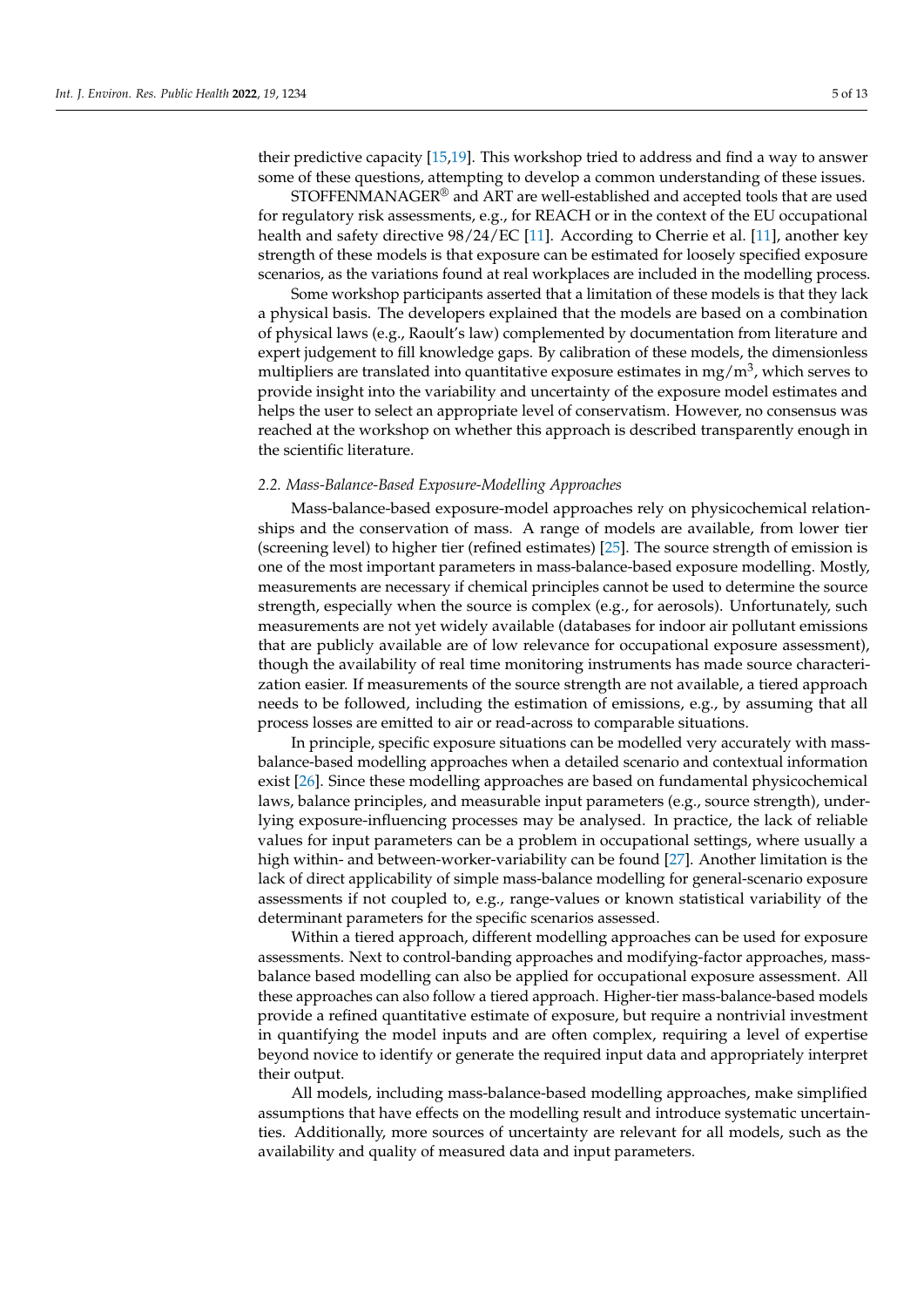Currently, there are no generic mass-balance-based models that are described in the relevant European guidance (e.g., [\[1\]](#page-11-0)) to assess exposure for regulatory risk assessments for workplaces.

### *2.3. Requirements for the Validation of Models*

Different interpretations exist for the term "validation" of models. Tischer et al. [\[6\]](#page-11-5) proposed one possible meaning: Validating a model means evaluating if: (i) the concept and theory of the model is sound or generally accepted; (ii) the output is accurate and precise compared to the "real" exposure; (iii) the tool in which the model is imbedded is user-friendly; and (iv) the between-user reliability is acceptable.

To evaluate the concept and theory of the model background, principles and methods used to derive the model equations are examined. This information should be well documented and publicly available. Additionally, the model developers need to describe clearly the applicability domain.

Whether a model output is accurate and precise can be answered by comparing the tool estimates with an independent set of measurement data (e.g., [\[28–](#page-12-18)[30\]](#page-12-19)) ideally covering a wide range of exposure scenarios and substances. For this exercise, good-quality measurement data are needed, for which all relevant variables (amongst others: workplace description, worker characterisation, sampling protocol, and analytical sensitivity related) are documented. Different statistical parameters are used such as correlation coefficients, bias, precision, ratios of modelled and measured exposures, and the percentage of measurements that exceed the percentile that is estimated. When choosing a specific set of statistical parameters, it is important to include parameters which consider the high variability of exposures in occupational settings.

User-friendliness of a tool is often evaluated in interviews, questionnaires, or workshops. In a structured way, methods of usability testing or usability inspection can be used.

The between-user reliability can be evaluated by asking a group of users to assess independently a set of the exposure scenarios by giving them the same description of workplaces for each of these exposure scenarios and then comparing the individual results [\[7\]](#page-11-6).

Despite the extensive experience of exposure scientists in evaluating models and tools that has been gained in recent years, no standard describing the minimum requirements for model validation has yet been defined. There is also no independent institution designated to assess the validity or regulatory acceptance of exposure models.

#### *2.4. Special Requirements for Regulatory Exposure Modelling*

A number of tools (amongst others, STOFFENMANAGER® and ART) are widely accepted in regulatory exposure assessment for different regulatory frameworks (e.g., REACH guidance documents). ECHA accepts some tools for exposure assessment in the framework of the REACH regulation or Biocidal Products Regulation. EFSA, on the other hand, recommends different models and tools for the assessment of occupational exposure to plant protection products [\[31\]](#page-12-20); that is, e.g., herbicides and insecticides for plant protection. In chemical risk assessment, an understanding of the model and the model inputs and outputs is needed to assess the reliability and applicability of the modelling results. Proper knowledge of exposure determinants (i.e., the model parametrization) and the transparent publication of these in the peer-reviewed literature is key to efficient and well-justified decision making.

Despite the important role of exposure modelling for decision-making, the criteria for models that are used for regulatory purposes are not well defined. There is, for example, currently no agreement on the level of conservatism (i.e., the tendency to overestimate the exposure, to provide a conservative assessment) or realism (i.e., the tendency to provide an accurate exposure estimation, to provide a realistic assessment) necessary for the different fields of regulatory decision making.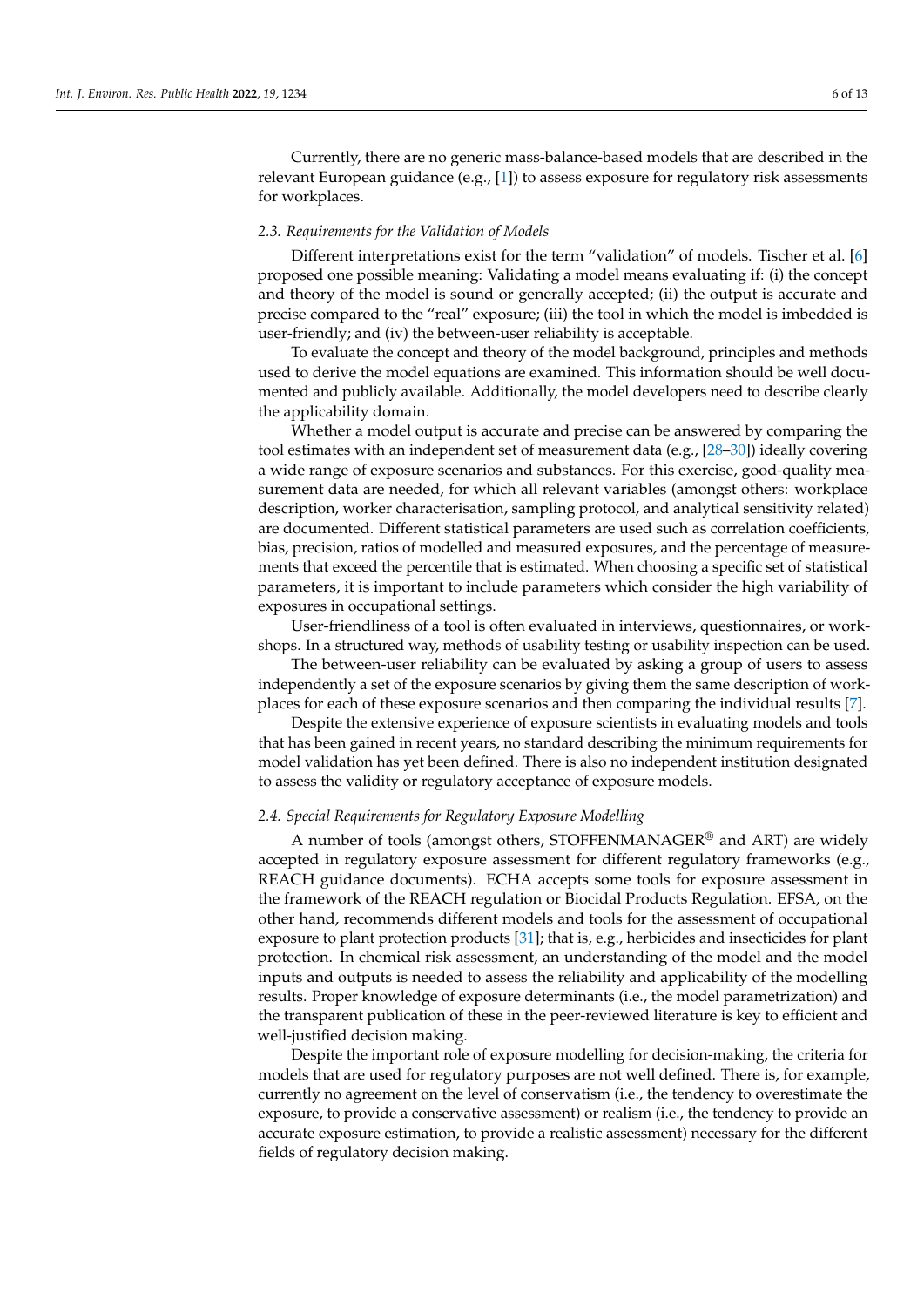# **3. Discussion**

### *3.1. Theoretical Background and Validation of Models*

In the workshop discussions, the developers explained the theoretical background, differences, and validation status of the widely used tools STOFFENMANAGER® and ART as follows: ART is a multiplicative model based on modifying factors identified from a theoretical analysis and calibration. STOFFENMANAGER® is based on a simpler set of equations than ART, although the two models share a similar concept. Some of the participants considered the foundations of these models as well described and supported with sound scientific evidence in the peer reviewed literature. However, some of the participants argued that further evidence and explanations should be provided about the derivation of model multipliers and of the calibration factors, and about the physical concept of these tools, which, according to them, was not described clearly enough by tool developers [\[15\]](#page-12-4). Overall, no consensus was reached at the workshop on this issue, so this topic should be further and extensively addressed in the framework of future independent research studies. Mass-balance-based models follow a different approach and are more directly based on physical–chemical laws and parameters, source strength measurements, and scenario and contextual information than modifying-factor approaches.

For ART, all the information that was used for the development of the tool has been published in the peer-reviewed public domain. This includes, e.g., theoretical background, physical laws, harvested literature, expert judgement procedures, emission rates, and a description of the data that were used for the calibration of the model [\[32\]](#page-12-21): [www.advancedreachtool.](www.advancedreachtool.com/science.aspx/) [com/science.aspx/](www.advancedreachtool.com/science.aspx/) (accessed on 13 December 2021). For STOFFENMANAGER®, a similar level of information is freely available on the model's website [\[33\]](#page-12-22): [https://stoffenmanager.](https://stoffenmanager.com/what-is-stoffenmanager/) [com/what-is-stoffenmanager/](https://stoffenmanager.com/what-is-stoffenmanager/) (accessed on 13 December 2021). The description of the data used for calibration has been published in the peer-reviewed literature. However, this information does not include the databases of measurements as such that were used in the calibration exercises.

The workshop participants agreed that testing of mass-balance-based approaches against measured exposure data from databases that were already used for tool-validation exercises would be a worthwhile activity. However, the effort for setting up this kind of study could be enormous (already for the very first phase of the study, i.e., data gathering, selection, and evaluation) and would need funding, expertise, and time. A second idea would be to initiate comparative studies for the different modelling approaches [\[34\]](#page-13-0) based on the information that is usually available to regulatory exposure assessors. This would show more clearly how the different approaches relate to each other and could promote the advancement of the tiered approach of regulatory exposure assessment. Modelling approaches and measurements (be it workplace monitoring, task-specific measurements, or the quantification of model parameters) are both used in this tiered approach. The ART model has a built-in Bayesian module, which facilitates the combination of the model output with measurement data to derive a more accurate estimate of exposure [\[35\]](#page-13-1). However, a structured procedure is missing to integrate different modelling approaches and measurements within a single-paradigm tiered approach.

The workshop participants considered that some kind of platform with a common database is necessary to integrate information from the occupational health and safety framework and the chemical regulations as a prerequisite for the use of both modelling approaches. Furthermore, it needs to be defined beforehand which standard scenarios should be investigated as they should (i) have regulatory relevance, and (ii) allow compliance with applicability domains of tools and models, which are under investigation.

Some workshop participants with a regulatory background made clear that the validation status of models or tools is of high relevance for regulators and the quality of regulatory decisions. However, regulators have to rely on experts, as the regulatory bodies usually do not have resources (e.g., measurement data for comparison), nor the necessary expertise to evaluate the validity of models or tools. Preparation of a standard describing the minimum requirements for model validation and the establishment of an independent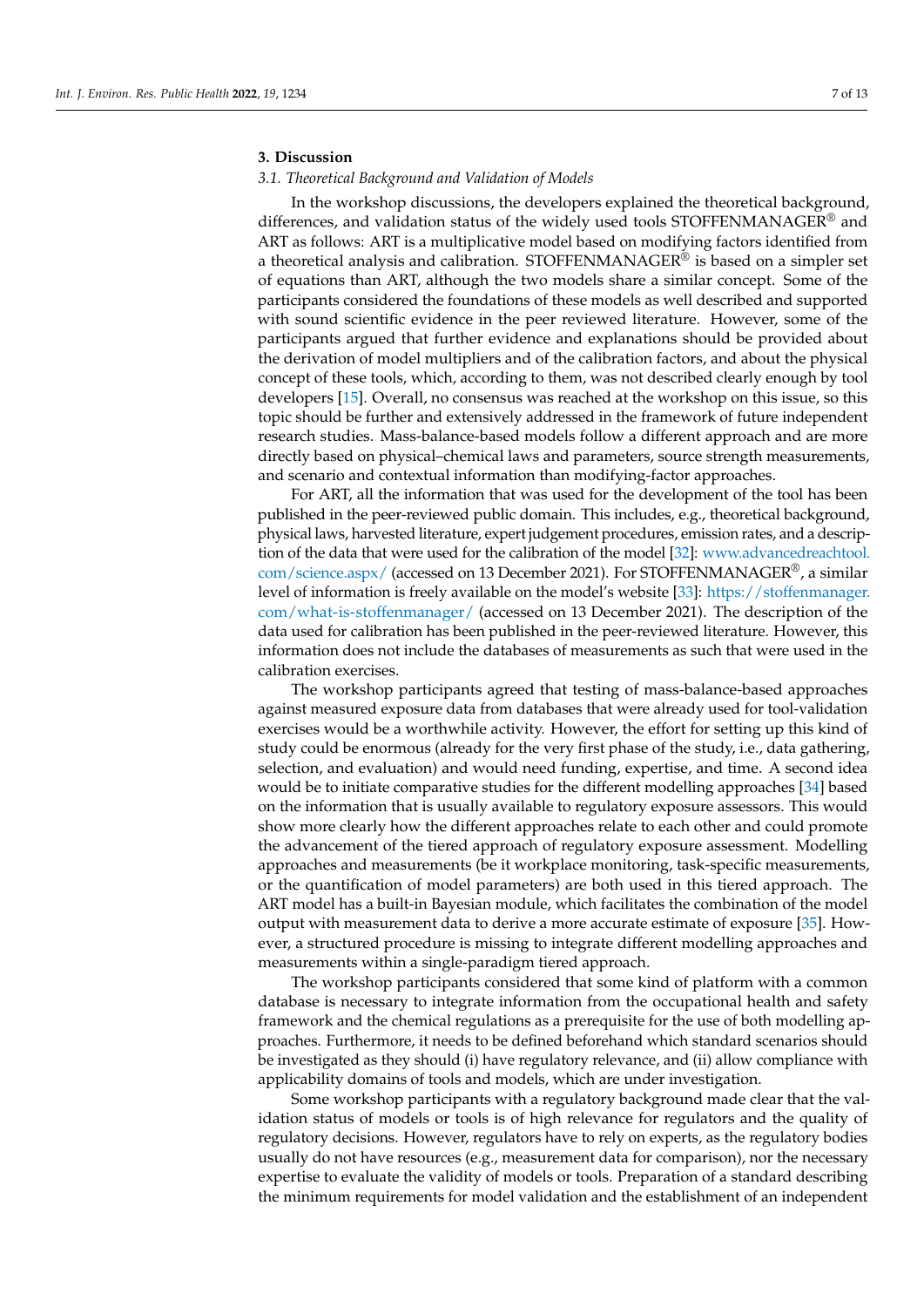institution designated to assess the validity and regulatory acceptance of exposure models should be investigated. institution designated to assess the validity and regulatory acceptance of exposure models  $\frac{1}{2}$  investigated.

# *3.2. More and Improved Measurements as Background for Improved Models 3.2. More and Improved Measurements as Background for Improved Models*

It is acknowledged and it was confirmed in the workshop discussion (see Figure [1\)](#page-8-0) It is acknowledged and it was confirmed in the workshop discussion (see Figure 1) that models cannot and should not replace the collection of good-quality exposure measurements, where measurements are feasible. It is also the consensus view that models are often the best way to gain a general understanding of specific processes and to make prospective or retrospective assessments. In any case, for both modelling approaches (modifying-factor and mass-balance-based exposure-modelling approaches), exposure measurements as a background of the model are necessary. For modifying-factor models, exposure measurements are useful to decide on parameters that drive the exposure and define multipliers for the principle modifying factors; workplace-monitoring data are necessary to calibrate the model results against realistic workplace exposure situations.

<span id="page-8-0"></span>ISES Europe (Europe Regional Chapter of the International Society of Exposure Science)

# Theoretical Background and Application of Occupational Exposure Models

ISES Europe Workshop, 20.10.2020



**Figure 1.** Discussion in the workshop. **Figure 1.** Discussion in the workshop.

Similar to that, for reliable mass-balance-based exposure-modelling approaches, measured values for model input parameters (in particular, emission rates) are required. In the absence of measurements, input parameters can be estimated, but with the acknowledgement that this introduces uncertainty into the model output. In addition, workplace monitoring is used to evaluate model approaches and model performance.

It also needs to be kept in mind that workplace exposure measurements have variabilities and uncertainties, which apply for both modelling approaches.

In the course of the workshop, the question came up: If measurements are necessary anyway for both modelling approaches, what is the reasoning for performing modelling in general and mass-balance modelling in particular? Would it not be more reasonable to invest in workplace monitoring?

To answer of these questions, the following different aspects need to be taken into account.

- Measurements of parameters can be used more widely than workplace monitoring, as workplace monitoring is usually limited to specific situations and very often involves only a few samples.
- Parameters that are not available by measurements (e.g., emission values, etc.) can also be modelled, but of course are then subject to a higher degree of uncertainty.
- Some parameters (e.g., some physical data, etc.) are easily available in reference tables.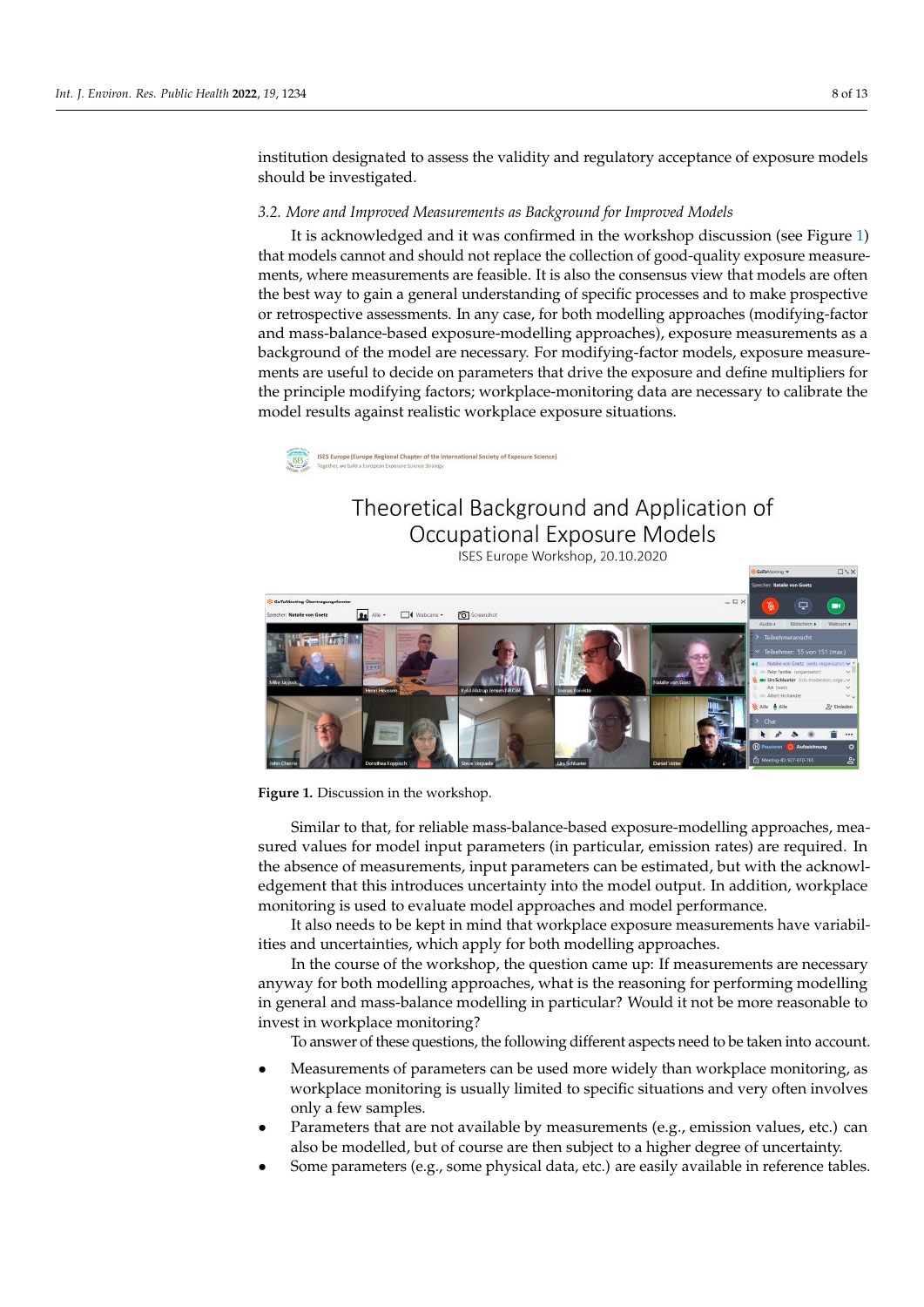- Source emission rates are important values for modelling but need to be understood better. It would be beneficial to establish emission-rate libraries based on standard test methods.
- More measurement data (workplace monitoring, model parameters) may be available, but not in the public domain. The quality and accessibility of this data, however, are unknown and differ depending on the involved stakeholders. It is recognised that routinely collected exposure monitoring data often do not include the contextual parameters necessary for exposure modelling, e.g., effectiveness of local ventilation used or the behaviour of workers.
- Mass-balance-based exposure-modelling approaches may help to understand the underlying physical–chemical processes and thereby to identify the exposure-driving factors.
- Some legal frameworks require a risk assessment prior to the commencement of the activity. In this situation, monitoring is not possible and modelling or the use of existing exposure measurement data is the only option. Another example is workplace design where exposure modelling may be part of a Safe (and Sustainable)-by-Design strategy.

The workshop agreed that, for meaningful modelling, regardless of the chosen approach, reliable information must be available for defining the scenario. That means that some measurements of modelling input parameters or relevant exposure levels are always necessary. The quality of measured data and the related documentation are key elements. A common format for contextual information of workplace exposure monitoring would be an important step forward to acquire minimal information necessary for evaluating and improving exposure models. A discussion of these data needs has been previously published (e.g., [\[36\]](#page-13-2) or [\[37\]](#page-13-3)).

For the moment, it would be a significant step forward if all available information, different modelling approaches, and measurements could be properly taken into account for regulatory decisions. That means that a combination of modelling and measurements could be a solution [\[38\]](#page-13-4). Additionally, read-across of exposure measurement data may be considered a novel option to provide reliable exposure estimates for regulatory purposes [\[39\]](#page-13-5). This will make optimal use of existing exposure measurement data to be used for similar scenarios.

#### *3.3. Subjectivity in Modelling Approaches and between-User Variability of Modelling Results*

Between-user variability in the use of models was identified as relevant for modelling by different authors in the past (e.g.,  $[7,40]$  $[7,40]$ ). In addition, different interpretation of the model parameters by the users of models and tools can lead to different model outputs for the same exposure scenario. Appropriate training for model users is essential to reach acceptable comparability between users. Preferably, tool owners should strive to do more, e.g., develop and maintain an active user community, support of users with an interactive helpdesk, and regular options to discuss differences in model estimates. The workshop discussed that subjectivity and interpretation of model parameters by model users is relevant for both modelling approaches.

During model development, subjectivity shall be eliminated as much as possible, but may have an important influence, as the derivation of exposure modifying factors or simplifications to model structures require, to some extent, expert judgement.

#### *3.4. Practicalities of Modelling in Regulatory Contexts*

Participants of the workshop explained that developing mass-balance-based exposuremodelling approaches for thousands of scenarios for chemical regulations (e.g., REACH) is currently not possible for practical reasons. Both modifying-factor approaches and massbalance-based exposure models have been applied for decades in regulatory occupational (e.g., [\[41](#page-13-7)[,42\]](#page-13-8)) and consumer (e.g., [\[43](#page-13-9)[–45\]](#page-13-10)) chemical safety assessments. At this time, it is also not possible to monitor a sufficient number of workplaces to account for the variance in exposure between workplaces. To address these limitations, the use of models is an option,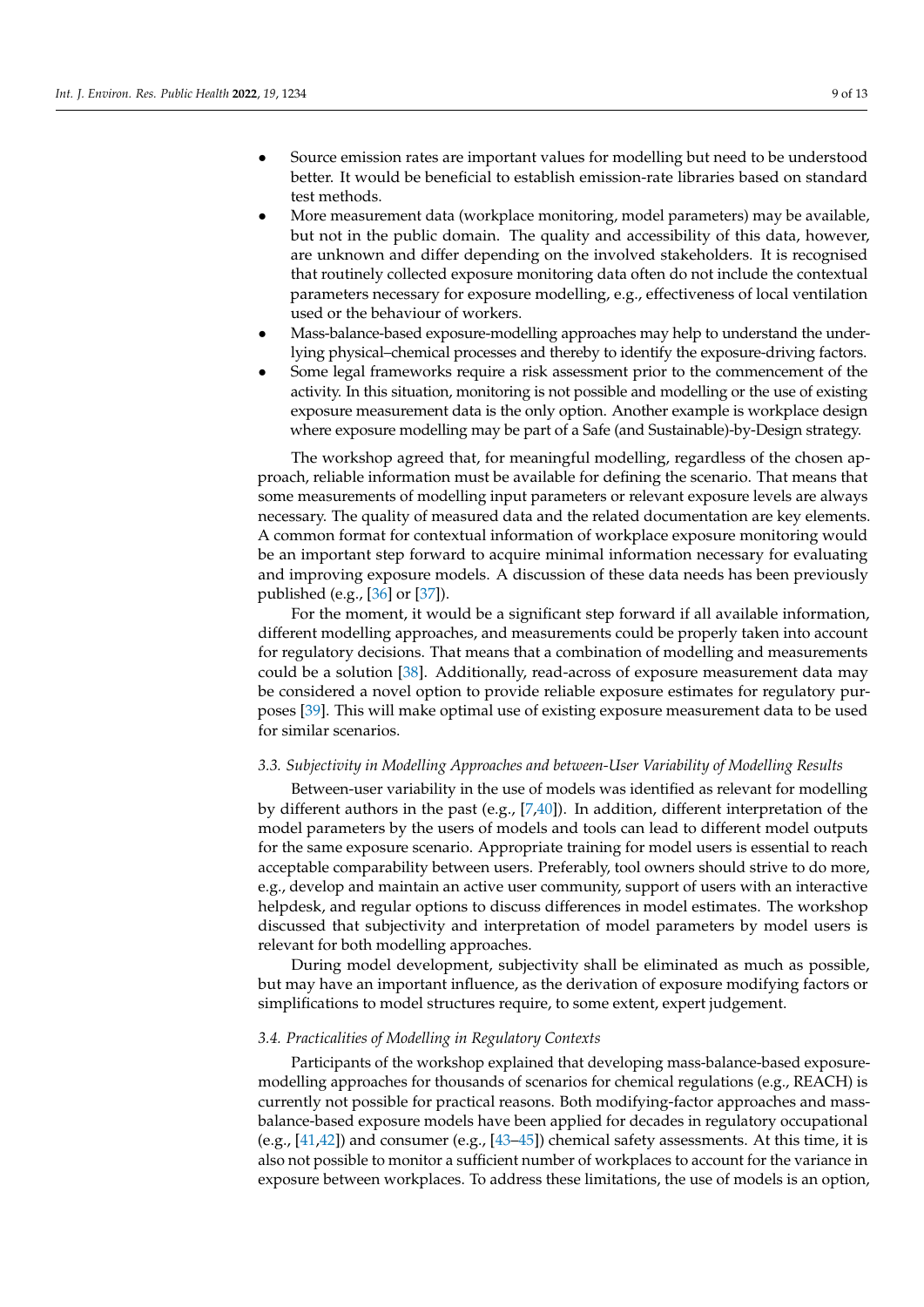at least for the screening of scenarios and substances and as a tool for risk management in individual companies.

For the moment, both modelling approaches are necessary and need to be used following the principles of a tiered approach. Some participants pointed out that mass-balancebased exposure-modelling approaches can follow a tiered approach, reducing model uncertainty as model complexity increases [\[46\]](#page-13-11). Exposure-modelling tools (modifying-factor approaches) are usually developed to address a specific level of accuracy in a tiered approach. Where modelling results show insufficient safety or where modelling is not possible, source measurements and workplace monitoring are needed to complete the exposure assessment. The ART model already has a built-in Bayesian module, which facilitates the combination of the ART-output with workplace monitoring data to derive a more accurate estimate of exposure [\[35\]](#page-13-1). The workshop participants concluded that both modelling approaches have their strengths and their weaknesses. For both approaches, continuous developments are necessary. Exposure scientists need to examine how they can integrate new technologies and methods into the modelling approaches (e.g., read-across for exposure measurements [\[39\]](#page-13-5)). Additionally, other materials (e.g., fibres, nano-sized materials, mixtures) or exposure pathways (e.g., dermal, ingestion) need to be included in the applicability domains of the modelling approaches, either in modifying-factor or mass-balance-based approaches.

#### **4. Conclusions**

The workshop on the theoretical background of occupational-exposure models organised by the ISES Europe Working Group "Exposure Models", aimed, among the objectives, to describe basic features of mass-balance-based and modifying-factor modelling approaches, identifying advantages and disadvantages of both approaches and classifying the reliability of the results. The general aim of the workshop was to discuss different opinions in a shared scientific context: this might help and support any further discussion that will arise in the future and base such discussion on a common ground. Highlights of the extensive and thorough experts' discussion have been presented in this paper. However, the discussion (see, for example, [\[10,](#page-12-2)[11,](#page-12-7)[15,](#page-12-4)[20\]](#page-12-10)) is ongoing and requires an independent institution designated to assess the validity and regulatory acceptance of exposure-modelling tools.

Overall, after what has been reported above, there is still an unanswered question of whether one modelling approach is superior to other approaches. The superior model may be the one that can provide the best estimate, given the nature of the source, environment, and what is known about them. Using both types of models to triangulate an exposure estimate in many cases might prove to be better than either model type on its own. At the described expert workshop, the participants exchanged ideas on the theoretical background of occupational-exposure models, and identified challenges and ways forward, but this ultimately cannot solve problems or decide on solutions.

Results from an expert workshop can only be considered as one puzzle piece in the scientific discussion regarding appropriate modelling approaches. The workshop identified next steps that need to be initiated.

Although the goal of the workshop was to trigger activities directed at the improvement of the discussed occupational-exposure models, it is not yet clear under which framework the necessary validation and comparison efforts can be funded and accomplished. It is obvious that the promise of efficient exposure assessment through modelling will not be met without proper support.

The workshop participants identified a number of necessary actions for modelling approaches (be it mass-balance-based or modifying-factor approaches), which could improve estimation of occupational exposure for regulatory purposes. As a first step for common validation activities, data-exchange templates for exposure measurements in order to arrive at a common minimum set of variables and quality criteria would be beneficial. Only then, a common framework for the evaluation of models and tools comprising the models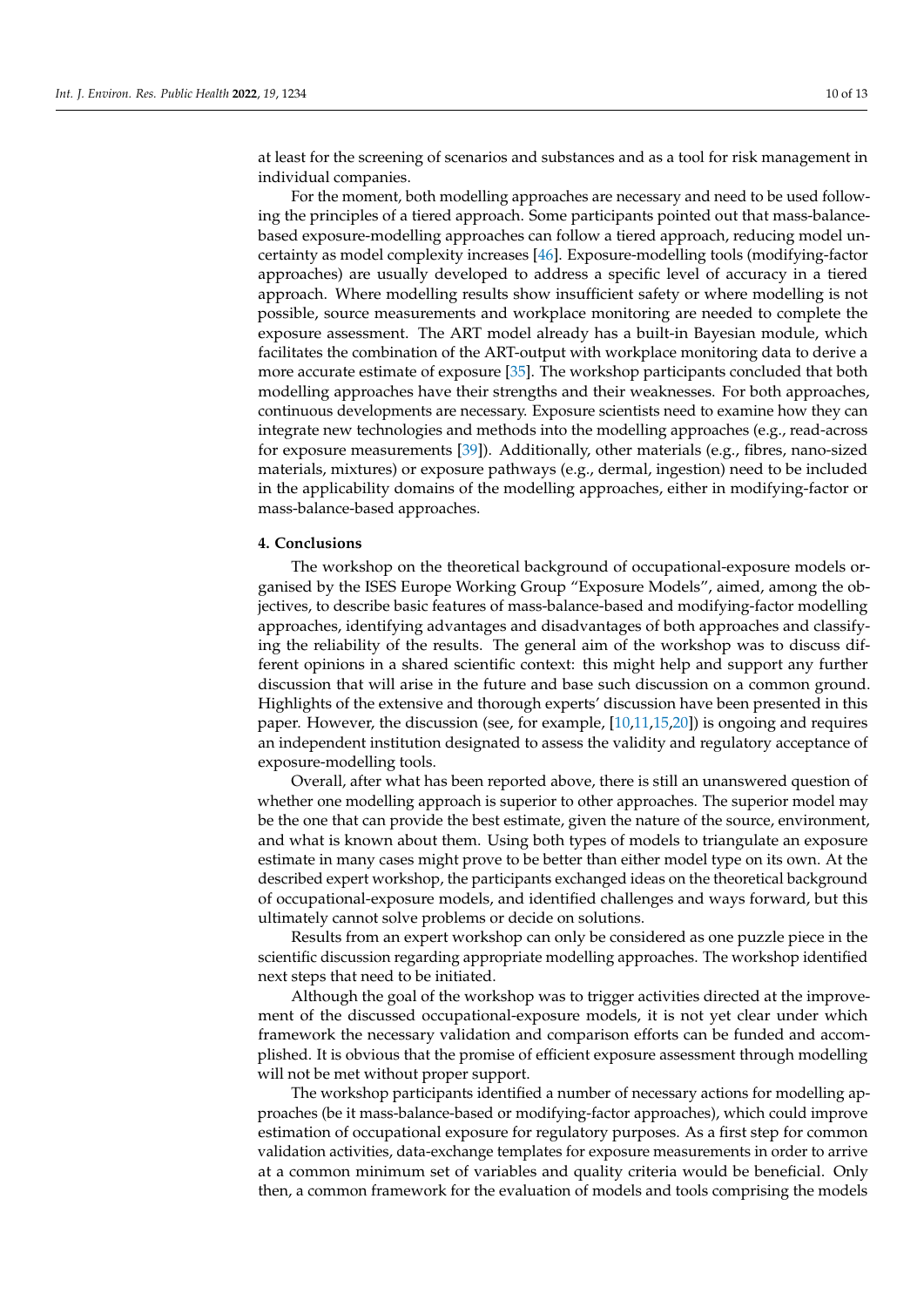themselves, the model documentation, and user-friendliness of the tools is possible. An interesting research project could be the comparison of the tools in question to suitable mass-balance approaches. However, good parameterization is needed, which could be achieved by the above-mentioned data-exchange templates.

The workshop participants agreed that further model development and improvement requires international collaboration to meet global needs of chemical safety assessment. Since in Europe the chemical safety assessment and the improvement of exposure descriptions (modelling and measurements) are the responsibility of the manufacturer or importer of chemicals, funding by industry should be explored. The workshop participants generally observed that more systematic funding for exposure science is missing, but would be needed, and that this is especially the case for exposure modelling. If exposure science is funded, usually monitoring programmes are in the focus of funding bodies.

Ideally, a common platform for hosting and funding of models should be developed on a global level. The private (industry, business associations) and the public (funding agencies, regulatory bodies) sectors may both play a role in this effort. It should be noted that funding opportunities will not be emerging as long as the current state of the art of exposure assessment via modelling is deemed to be acceptable.

However, it is the conclusion of this workshop that exposure modelling in the service of regulatory decisions should be improved in many aspects. The ISES Europe Working Group "Exposure Models" is asked to look deeper into funding possibilities and promote exposure science and modelling with different stakeholders and funding agencies.

**Author Contributions:** Conceptualization, U.S., J.M., A.S. and F.B.; methodology, J.C., S.A., J.K., D.K., N.v.G. and C.T.; writing—original draft preparation, U.S., J.M., A.S. and F.B.; writing—review and editing, J.C., S.A., J.K., D.K., H.H., W.F., S.V., N.v.G., K.A.J., M.J. and C.T.; supervision, N.v.G.; project administration, U.S. and N.v.G. All authors have read and agreed to the published version of the manuscript.

**Funding:** The European Regional Chapter of the International Society of Exposure Science supported the organization of the meeting.

**Institutional Review Board Statement:** Not applicable.

**Informed Consent Statement:** Not applicable.

**Data Availability Statement:** Not applicable.

**Acknowledgments:** All opinions and conclusions in this review are those exposed and discussed during the workshop by various participants, presented in the form in which they were collected and reorganised by the authors.

**Conflicts of Interest:** Cosanta BV is a private company and the legal owner of STOFFENMANAGER®. HH has financially invested in Cosanta BV and is employed by the company.

#### **References**

- <span id="page-11-0"></span>1. ECHA. *Guidance on Information Requirements and Chemical Safety Assessment Chapter R.14: Occupational Exposure Assessment*; ECHA: Helsinki, Finland, 2016; p. 76. [\[CrossRef\]](http://doi.org/10.2823/678250)
- <span id="page-11-1"></span>2. DIN EN 689. *Workplace Exposure—Measurement of Exposure by Inhalation to Chemical Agents—Strategy for Testing Compliance with Occupational Exposure Limit Values (Includes Amendment:2019)*; DIN: Berlin, Germany, 2020.
- <span id="page-11-2"></span>3. Tielemans, E.; Warren, N.; Schneider, T.; Tischer, M.; Ritchie, P.; Goede, H.; Kromhout, H.; Van Hemmen, J.; Cherrie, J.W. Tools for regulatory assessment of occupational exposure: Development and challenges. *J. Expo. Sci. Environ. Epidemiol.* **2007**, *17* (Suppl. 1), S72–S80. [\[CrossRef\]](http://doi.org/10.1038/sj.jes.7500604)
- <span id="page-11-3"></span>4. Spinazze, A.; Borghi, F.; Campagnolo, D.; Rovelli, S.; Keller, M.; Fanti, G.; Cattaneo, A.; Cavallo, D.M. How to Obtain a Reliable Estimate of Occupational Exposure? Review and Discussion of Models' Reliability. *Int. J. Environ. Res. Public Health* **2019**, *16*, 2764. [\[CrossRef\]](http://doi.org/10.3390/ijerph16152764)
- <span id="page-11-4"></span>5. Fransman, W. How Accurate and Reliable Are Exposure Models? *Ann. Work Expo. Health* **2017**, *61*, 907–910. [\[CrossRef\]](http://doi.org/10.1093/annweh/wxx068)
- <span id="page-11-5"></span>6. Tischer, M.; Lamb, J.; Hesse, S.; van Tongeren, M. Evaluation of Tier One Exposure Assessment Models (ETEAM): Project Overview and Methods. *Ann. Work Expo. Health* **2017**, *61*, 911–920. [\[CrossRef\]](http://doi.org/10.1093/annweh/wxx066) [\[PubMed\]](http://www.ncbi.nlm.nih.gov/pubmed/29028257)
- <span id="page-11-6"></span>7. Lamb, J.; Galea, K.S.; Miller, B.G.; Hesse, S.; Van Tongeren, M. Between-User Reliability of Tier 1 Exposure Assessment Tools Used Under REACH. *Ann. Work Expo. Health* **2017**, *61*, 939–953. [\[CrossRef\]](http://doi.org/10.1093/annweh/wxx074)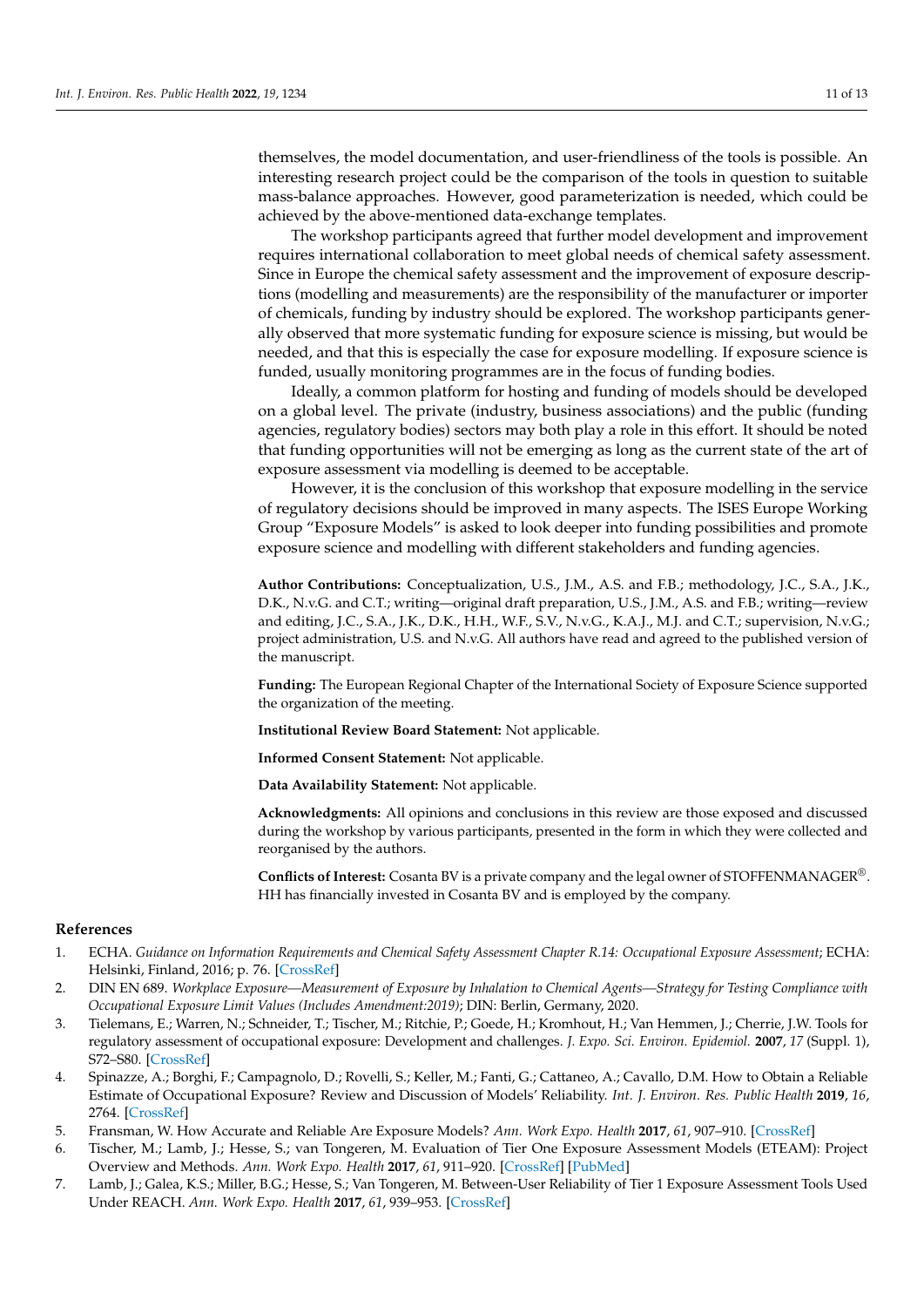- <span id="page-12-0"></span>8. van Tongeren, M.; Lamb, J.; Cherrie, J.W.; MacCalman, L.; Basinas, I.; Hesse, S. Validation of Lower Tier Exposure Tools Used for REACH: Comparison of Tools Estimates With Available Exposure Measurements. *Ann. Work Expo. Health* **2017**, *61*, 921–938. [\[CrossRef\]](http://doi.org/10.1093/annweh/wxx056)
- <span id="page-12-1"></span>9. Schlueter, U.; Tischer, M. Validity of Tier 1 Modelling Tools and Impacts on Exposure Assessments within REACH Registrations-ETEAM Project, Validation Studies and Consequences. *Int. J. Environ. Res. Public Health* **2020**, *17*, 4589. [\[CrossRef\]](http://doi.org/10.3390/ijerph17124589)
- <span id="page-12-2"></span>10. Koivisto, A.J.; Jensen, A.C.O.; Koponen, I.K. The general ventilation multipliers calculated by using a standard Near-Field/Far-Field model. *J. Occup. Environ. Hyg.* **2018**, *15*, D38–D43. [\[CrossRef\]](http://doi.org/10.1080/15459624.2018.1440084)
- <span id="page-12-7"></span>11. Cherrie, J.W.; Fransman, W.; Heussen, G.A.H.; Koppisch, D.; Jensen, K.A. Exposure Models for REACH and Occupational Safety and Health Regulations. *Int. J. Environ. Res. Public Health* **2020**, *17*, 383. [\[CrossRef\]](http://doi.org/10.3390/ijerph17020383)
- 12. Cherrie, J.W.; Maccalman, L.; Fransman, W.; Tielemans, E.; Tischer, M.; Van Tongeren, M. Revisiting the effect of room size and general ventilation on the relationship between near- and far-field air concentrations. *Ann. Occup. Hyg.* **2011**, *55*, 1006–1015. [\[CrossRef\]](http://doi.org/10.1093/annhyg/mer092)
- 13. Cherrie, J.W. The effect of room size and general ventilation on the relationship between near and far-field concentrations. *Appl. Occup. Environ. Hyg.* **1999**, *14*, 539–546. [\[CrossRef\]](http://doi.org/10.1080/104732299302530)
- <span id="page-12-3"></span>14. Marquart, H.; Heussen, H.; Le Feber, M.; Noy, D.; Tielemans, E.; Schinkel, J.; West, J.; Van Der Schaaf, D. 'Stoffenmanager', a web-based control banding tool using an exposure process model. *Ann. Occup. Hyg.* **2008**, *52*, 429–441. [\[CrossRef\]](http://doi.org/10.1093/annhyg/men032)
- <span id="page-12-4"></span>15. Koivisto, A.J.; Jayjock, M.; Hameri, K.J.; Kulmala, M.; Van Sprang, P.; Yu, M.; Boor, B.E.; Hussein, T.; Koponen, I.K.; Londahl, J.; et al. Evaluating the Theoretical Background of STOFFENMANAGER(R) and the Advanced REACH Tool. *Ann. Work Expo. Health* **2021**, wxab057. [\[CrossRef\]](http://doi.org/10.1093/annweh/wxab057)
- <span id="page-12-5"></span>16. Fantke, P.; von Goetz, N.; Schlüter, U.; Bessems, J.; Connolly, A.; Dudzina, T.; Ahrens, A.; Bridges, J.; Coggins, M.A.; Conrad, A.; et al. Building a European exposure science strategy. *J. Expo. Sci. Environ. Epidemiol.* **2020**, *30*, 917–924. [\[CrossRef\]](http://doi.org/10.1038/s41370-019-0193-7)
- <span id="page-12-6"></span>17. de Bruin, Y.B.; von Goetz, N.; Schlüter, U.; Bessems, J.; Connolly, A.; Dudzina, T.; Ahrens, A.; Bridges, J.; Coggins, M.; Conrad, A.; et al. *Assessment of Needs for a European Strategy on Exposure Science*; ISES Europe: Riethoven, The Netherlands, 2019; p. 48.
- <span id="page-12-8"></span>18. Arnold, S.F.; Shao, Y.; Ramachandran, G. Evaluation of the well mixed room and near-field far-field models in occupational settings. *J. Occup. Environ. Hyg.* **2017**, *14*, 694–702. [\[CrossRef\]](http://doi.org/10.1080/15459624.2017.1321843)
- <span id="page-12-9"></span>19. Koivisto, A.J.; Kling, K.I.; Hanninen, O.; Jayjock, M.; Londahl, J.; Wierzbicka, A.; Fonseca, A.S.; Uhrbrand, K.; Boor, B.E.; Jimenez, A.S.; et al. Source specific exposure and risk assessment for indoor aerosols. *Sci. Total Environ.* **2019**, *668*, 13–24. [\[CrossRef\]](http://doi.org/10.1016/j.scitotenv.2019.02.398)
- <span id="page-12-10"></span>20. ISES\_Europe. Working Group "Exposure Models". Available online: <https://ises-europe.org/group/exposure-models> (accessed on 13 December 2021).
- <span id="page-12-11"></span>21. Cherrie, J.W.; Schneider, T. Validation of A new method for structured, subjective assessments of past concentrations. *Ann. Occup. Hyg.* **1999**, *43*, 235–245. [\[CrossRef\]](http://doi.org/10.1016/S0003-4878(99)00023-X)
- <span id="page-12-12"></span>22. Schinkel, J.; Fransman, W.; Heussen, H.; Kromhout, H.; Marquart, H.; Tielemans, E. Cross-validation and refinement of the Stoffenmanager as a first tier exposure assessment tool for REACH. *Occup. Environ. Med.* **2010**, *67*, 125–132. [\[CrossRef\]](http://doi.org/10.1136/oem.2008.045500)
- <span id="page-12-13"></span>23. Schinkel, J.; Warren, N.; Fransman, W.; van Tongeren, M.; McDonnell, P.; Voogd, E.; Cherrie, J.W.; Tischer, M.; Kromhout, H.; Tielemans, E. Advanced REACH Tool (ART): Calibration of the mechanistic model. *J. Environ. Monit.* **2011**, *13*, 1374–1382. [\[CrossRef\]](http://doi.org/10.1039/c1em00007a)
- <span id="page-12-14"></span>24. Tielemans, E.; Schneider, T.; Goede, H.; Tischer, M.; Warren, N.; Kromhout, H.; Van Tongeren, M.; Van Hemmen, J.; Cherrie, J.W. Conceptual model for assessment of inhalation exposure: Defining modifying factors. *Ann. Occup. Hyg.* **2008**, *52*, 577–586. [\[CrossRef\]](http://doi.org/10.1093/annhyg/men059)
- <span id="page-12-15"></span>25. Keil, C.B. A Tiered Approach to Deterministic Models for Indoor Air Exposures. *Appl. Occup. Environ. Hyg.* **2000**, *15*, 145–151. [\[CrossRef\]](http://doi.org/10.1080/104732200301962) [\[PubMed\]](http://www.ncbi.nlm.nih.gov/pubmed/10712069)
- <span id="page-12-16"></span>26. Jayjock, M.A.; Armstrong, T.; Taylor, M. The Daubert standard as applied to exposure assessment modeling using the two-zone (NF/FF) model estimation of indoor air breathing zone concentration as an example. *J. Occup. Environ. Hyg.* **2011**, *8*, D114–D122. [\[CrossRef\]](http://doi.org/10.1080/15459624.2011.624387)
- <span id="page-12-17"></span>27. Kromhout, H.; Symanski, E.; Rappaport, S.M. A comprehensive evaluation of within- and between-worker components of occupational exposure to chemical agents. *Ann. Occup. Hyg.* **1993**, *37*, 253–270. [\[CrossRef\]](http://doi.org/10.1093/annhyg/37.3.253)
- <span id="page-12-18"></span>28. Tischer, M.; Bredendiek-Kämper, S.; Poppek, U. Evaluation of the HSE COSHH Essentials exposure predictive model on the basis of BAuA field studies and existing substances exposure data. *Ann. Occup. Hyg.* **2003**, *47*, 557–569. [\[CrossRef\]](http://doi.org/10.1093/annhyg/meg086)
- 29. Tielemans, E.; Warren, N.; Fransman, W.; Van Tongeren, M.; McNally, K.; Tischer, M.; Ritchie, P.; Kromhout, H.; Schinkel, J.; Schneider, T.; et al. Advanced REACH Tool (ART): Overview of Version 1.0 and Research Needs. *Ann. Occup. Hyg.* **2011**, *55*, 949–956. [\[CrossRef\]](http://doi.org/10.1093/annhyg/mer094) [\[PubMed\]](http://www.ncbi.nlm.nih.gov/pubmed/22080161)
- <span id="page-12-19"></span>30. Landberg, H.E.; Axmon, A.; Westberg, H.; Tinnerberg, H. A Study of the Validity of Two Exposure Assessment Tools: Stoffenmanager and the Advanced REACH Tool. *Ann. Work. Expo. Health* **2017**, *61*, 575–588. [\[CrossRef\]](http://doi.org/10.1093/annweh/wxx008) [\[PubMed\]](http://www.ncbi.nlm.nih.gov/pubmed/28355454)
- <span id="page-12-20"></span>31. EFSA. Guidance on the assessment of exposure of operators, workers, residents and bystanders in risk assessment for plant protection products. *EFSA J.* **2014**, *12*, 3874. [\[CrossRef\]](http://doi.org/10.2903/j.efsa.2014.3874)
- <span id="page-12-21"></span>32. ART\_Consortium. ART Science Documents. Available online: <https://www.advancedreachtool.com/science.aspx> (accessed on 13 December 2021).
- <span id="page-12-22"></span>33. Cosanta, B.V. What Is Stoffenmanager?—Validation Studies. Available online: [https://stoffenmanager.com/what-is](https://stoffenmanager.com/what-is-stoffenmanager/)[stoffenmanager/](https://stoffenmanager.com/what-is-stoffenmanager/) (accessed on 13 December 2021).